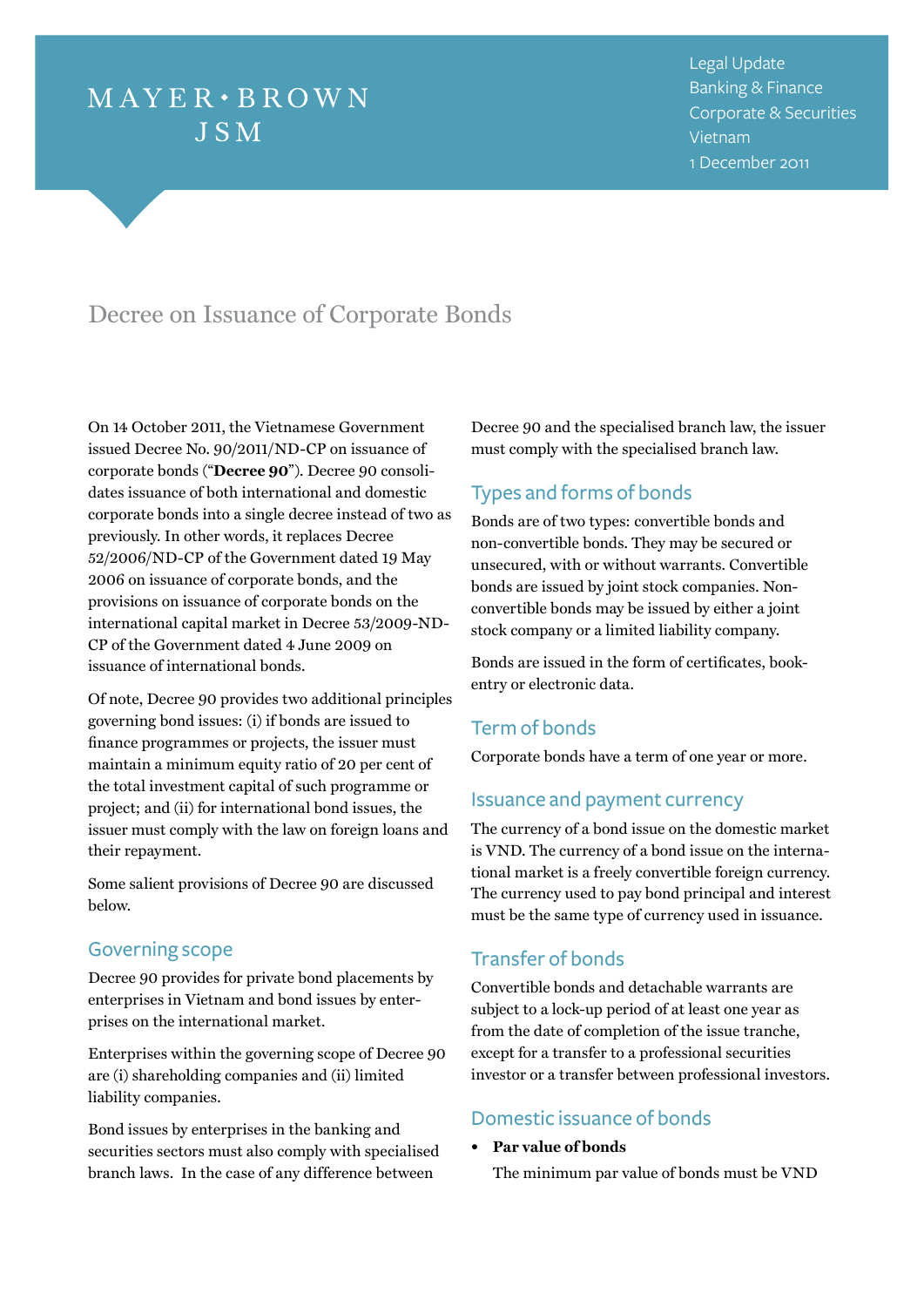100,000. Other par values must be multiples of VND 100,000.

#### **• Bonds purchasers**

Bonds purchasers are Vietnamese organisations, individuals and foreign organisations and individuals. Vietnamese organisations are prohibited from using the State Budget to purchase bonds.

#### **• Rights of bondholders**

Bondholders are guaranteed by the bond issuer of the full and timely payment of the principal and interests upon their maturity.

Bondholders may assign, donate, bequeath, discount and pledge their bonds in credit and civil relations as stipulated by law.

#### **Conditions for issuance**

As for non-convertible bonds, these conditions must include:

- » the enterprise has been operational for no less than one year and must have been profitable during the year prior to issue, as shown in audited financial statements;
- » as for an enterprise operating in conditional business lines, it must satisfy the required capital prudential ratios and other restrictions ensuring safety during its operation; and
- » the bond issue plan must be approved by the competent authorities.

As for convertible bonds or bonds with detachable warrants, the enterprise must further satisfy the following conditions:

- » the enterprise must be permitted to issue such bonds;
- » the enterprise must ensure the foreign shareholding restrictions; and
- » there must be at least a 6 month interval between 2 tranches of convertible bonds.

#### **• Bond issue plan**

A bond issue plan must include:

- » general information about the business line and sector, financial status and business operational results of the enterprise;
- » objective of the issue and plan on utilisation of bond proceeds;
- » proposed volume, type, term and coupon interest rate of the bonds to be issued;
- » in the case of convertible bonds, the conversion ratio, time for conversion, conversion price and share price fluctuation range (if any); and in the case of bonds with detachable warrants, the price and time for purchasing shares;
- » method of issuing the bonds and the organisations participating as underwriters, payment guarantors, issuing agents, and paying agents; and
- » plan on arranging funds for, and method of payment of bond principal and interest.

#### **• Issue file**

The bond issue file must include:

- » bond issue plan and the decision approving it issued by the relevant authorities;
- » data and legal documents proving the issuer satisfies the conditions for eligibility to issue bonds;
- » credit rating provided by a credit rating company;
- » contracts underwriting the issue, providing the payment guarantee, the agency contract and other relevant data (if any);
- » in the case of a bond issue to implement investment programmes or projects of the issuer, a legal document proving that the projects which will utilise capital raised from the issue have completed investment procedures and have an investment decision from the authorised level.
- **• Methods of bond issue**

Bonds may be issued by the following methods: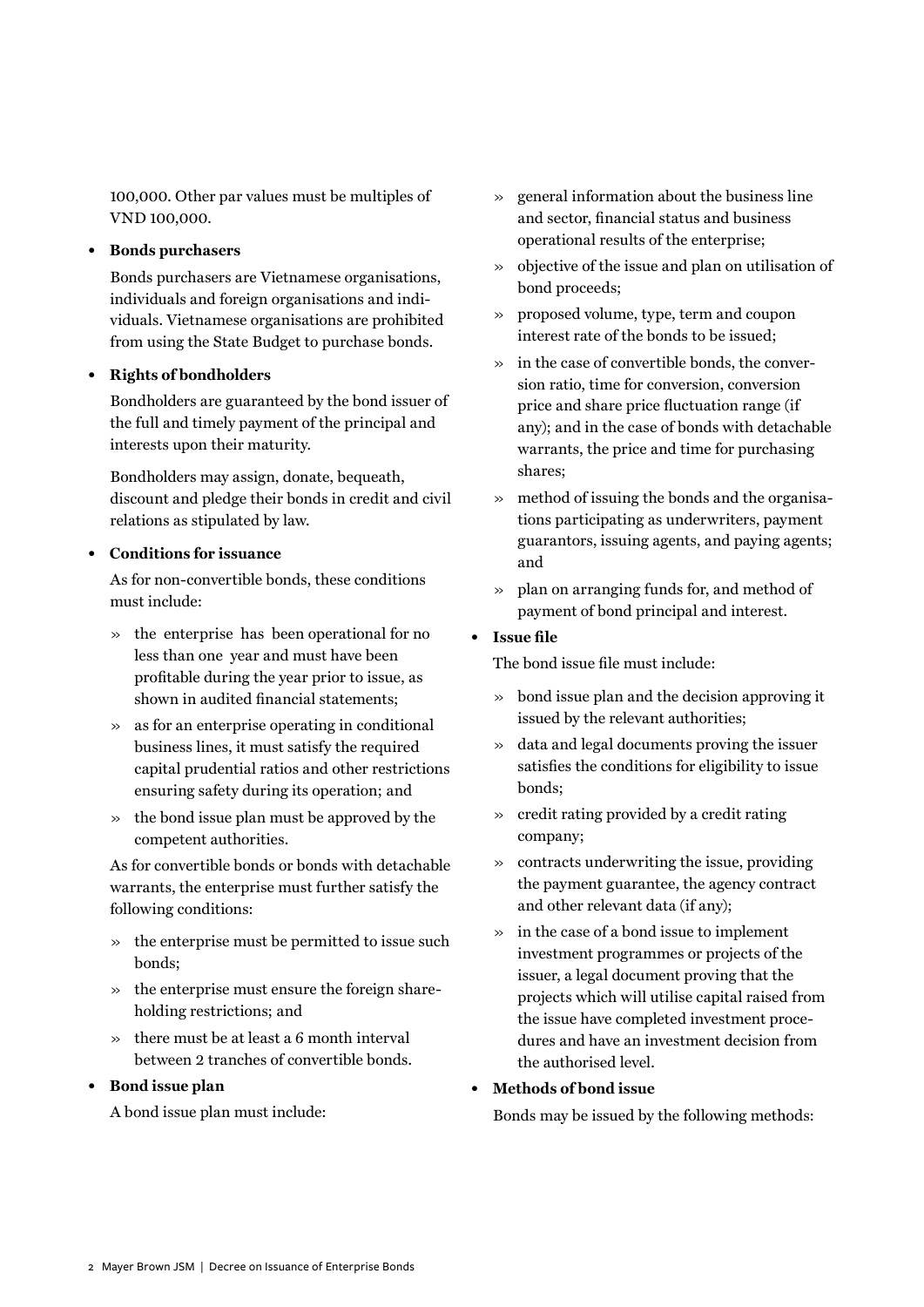- » bond bidding;
- » underwriting the bond issue;
- » bond issue agency; and
- » direct sale to bonds investors (applicable to the issuer being a credit institution).
- **• Bond buyback and swapping**

The bond issuer may buy back bonds prior to their due date to reduce its debt obligation or to restructure its debts.

# Bond issues on the international market

### **• Conditions for issuance**

As for non-convertible bonds, these conditions must include:

- » the enterprise has been operating for at least three years and must have been profitable prior to issue as shown by audited financial statements with unqualified opinions;
- » as for an enterprise operating in conditional business lines, it must satisfy the required capital prudential ratios and other restrictions ensuring safety during its operation;
- » the State Bank of Vietnam ("**SBV**") must certify that the value of the international bond issue is within the annual quota on foreign commercial borrowing approved by the Prime Minister ("**PM**");
- » the enterprise must meet international market requirements on credit rating in order to conduct the issue, and a State enterprise must have a credit rating at least equal to the national credit rating;
- » the bond issue plan must be approved by the competent authorities; and
- » the enterprise must have completed the issue file under the law of the issuing market applicable to each issue, for each type of issue.

As for convertible bonds or bonds with detachable warrants, the enterprise must further satisfy the following conditions:

- » the enterprise must be permitted to issue such bonds;
- » the enterprise must ensure the ratios of foreign party participation; and
- » there must be at least 6 months between issue tranches of convertible bonds.
- **• Issue plan**

In addition to those particulars required of an issue plan of domestic bonds, the issue plan of international bonds must include:

- » proposed currency for the issue and payment of the bonds;
- » proposed issuing market, and an analysis of the issuing market conditions and how those conditions have been met;
- » proposed underwriters, legal consultants and relevant agents to be selected; and
- » plan on arranging funding for, and method of payment of bond principal and interest and plan on dealing with financial risks.
- **• Certification and registration of a foreign loan** An enterprise issuing bonds on the international market must register its foreign loan with the SBV. The file for such registration must comprise a letter of request and the bond issue plan approved by the relevant authorities.
- **• Issue file**

The issue file must include:

- » the approved bond issue plan;
- » prospectus;
- » underwriting contract, contract guaranteeing payment, and agency contract for payment (if any);
- » legal consultancy contract;
- » legal opinion;
- » agency agreements;
- » in the case of a bond issue to implement investment programmes or projects of the issuer, a legal document proving that the